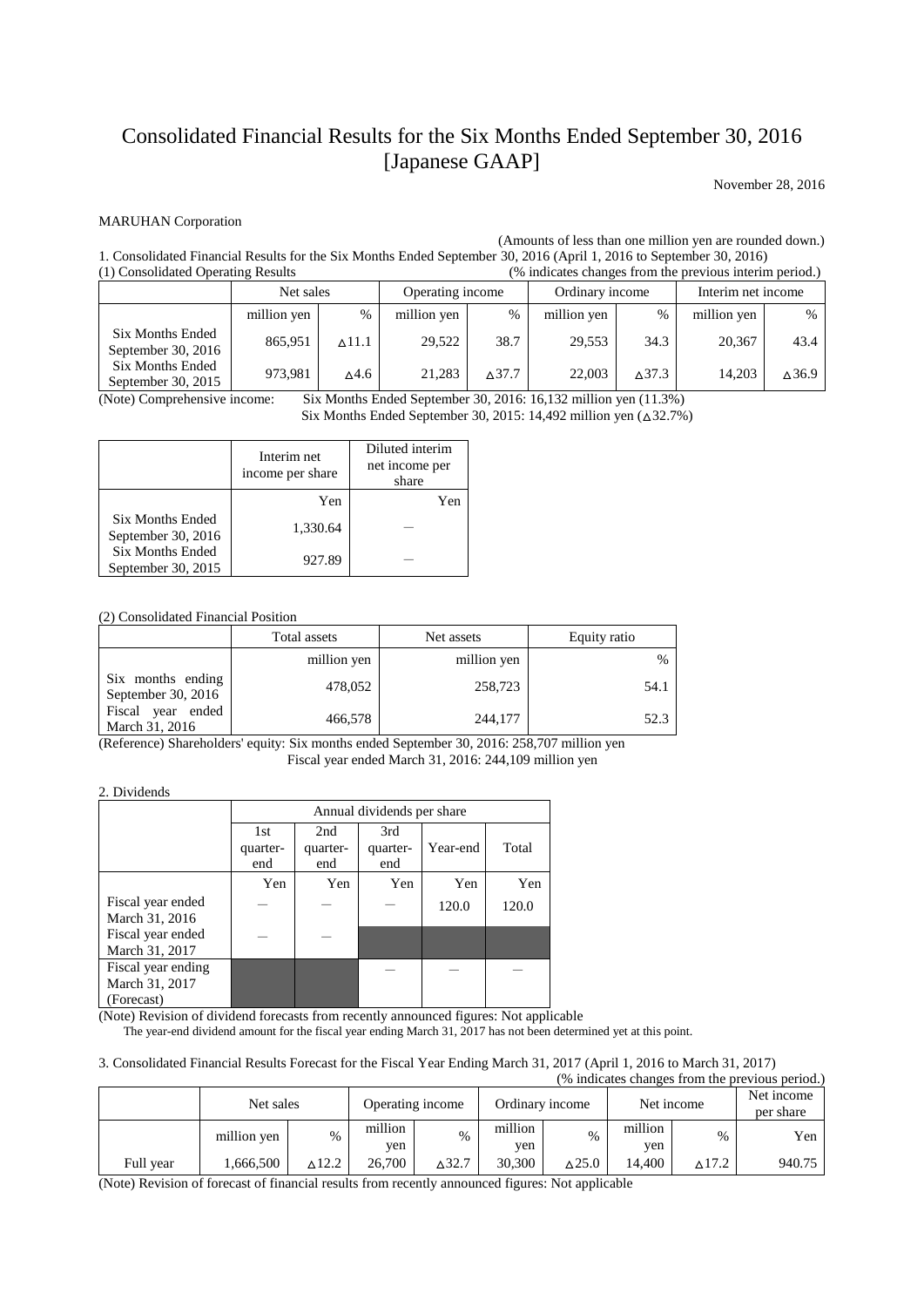\* Notes:

(1) Changes to principal subsidiaries during the interim period (Status changes of specified subsidiaries due to changes in the scope of consolidation): Yes

1 company excluded (Company name) MARUHAN JAPAN BANK PLC.

 (Note) Please see "1. Matters Regarding Summary Information (Notes) (1) Changes to principal subsidiaries during the interim period" on page 2 of the appendix for details.

(2) Changes in Accounting Policies, Changes in Accounting Estimates and Corrections of Errors

| 1) Changes in accounting policies due to the revision of | : Yes |
|----------------------------------------------------------|-------|
| accounting standards, etc.                               |       |
| 2) Changes in accounting policies other than 1)          | : No  |
| 3) Changes in accounting estimates                       | : No  |
| 4) Corrections of errors                                 | : No  |

#### (3) Total number of issued shares (common stock)

| 1) Number of shares issued at the end of the                                    |                                        |            |                                                      |                      |
|---------------------------------------------------------------------------------|----------------------------------------|------------|------------------------------------------------------|----------------------|
| period<br>(Including treasury stock, nonvoting stock and<br>super voting stock) | Six Months Ended<br>September 30, 2016 | 15,464,400 | Fiscal year ended<br>shares March 31, 2016           | 15,464,400<br>shares |
| 2) Total number of treasury stock at the end of<br>the period                   | Six Months Ended<br>September 30, 2016 | 158,484    | Fiscal year ended<br>shares March 31, 2016           | 157,416 shares       |
| Average number of shares outstanding<br>3)<br>during the interim period:        | Six Months Ended<br>September 30, 2016 | 15,306,505 | <b>Six Months Ended</b><br>shares September 30, 2015 | 15,307,804<br>shares |

\*Explanation for the appropriate use of financial forecasts and other special notes

Forward-looking statements such as performance forecasts in this document are predictions determined based on the information available at the time of preparation of the document, and the actual performance may differ significantly from the forecast values shown due to potential risks and destabilizing factors.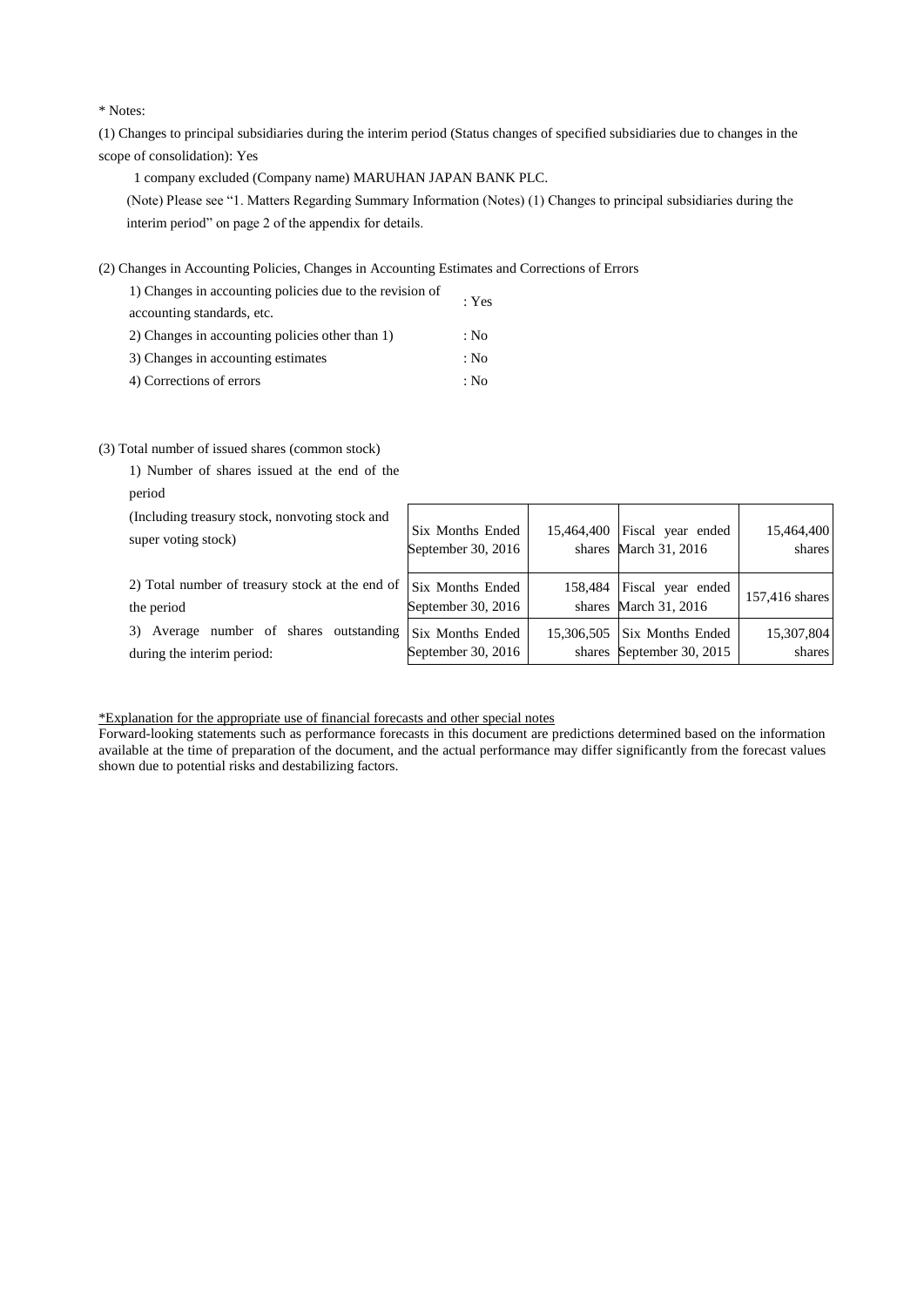## Contents of Appendix

| 1. Matters Regarding Summary Information (Notes)                                                          |   |
|-----------------------------------------------------------------------------------------------------------|---|
| (1) Changes to principal subsidiaries during the interim period                                           | 2 |
| (2) Changes in Accounting Policies                                                                        | 2 |
| 2. Interim Consolidated Financial Statements                                                              | 3 |
| (1) Interim Consolidated Balance Sheets                                                                   | 3 |
| (2) Interim Consolidated Statements of Income and Interim Consolidated Statements of Comprehensive Income | 5 |
| (Interim Consolidated Statements of Income)                                                               | 5 |
| (Interim Consolidated Statements of Comprehensive Income)                                                 | 6 |
| (3) Interim Consolidated Statements of Cash Flows                                                         | 7 |
| (4) Notes to the Interim Consolidated Financial Statements                                                | 9 |
| (Notes on Going Concern Assumption)                                                                       | 9 |
| (Notes to Significant Changes in the Amount of Shareholders' Equity)                                      | 9 |
| (Segment Information, etc.)                                                                               | 9 |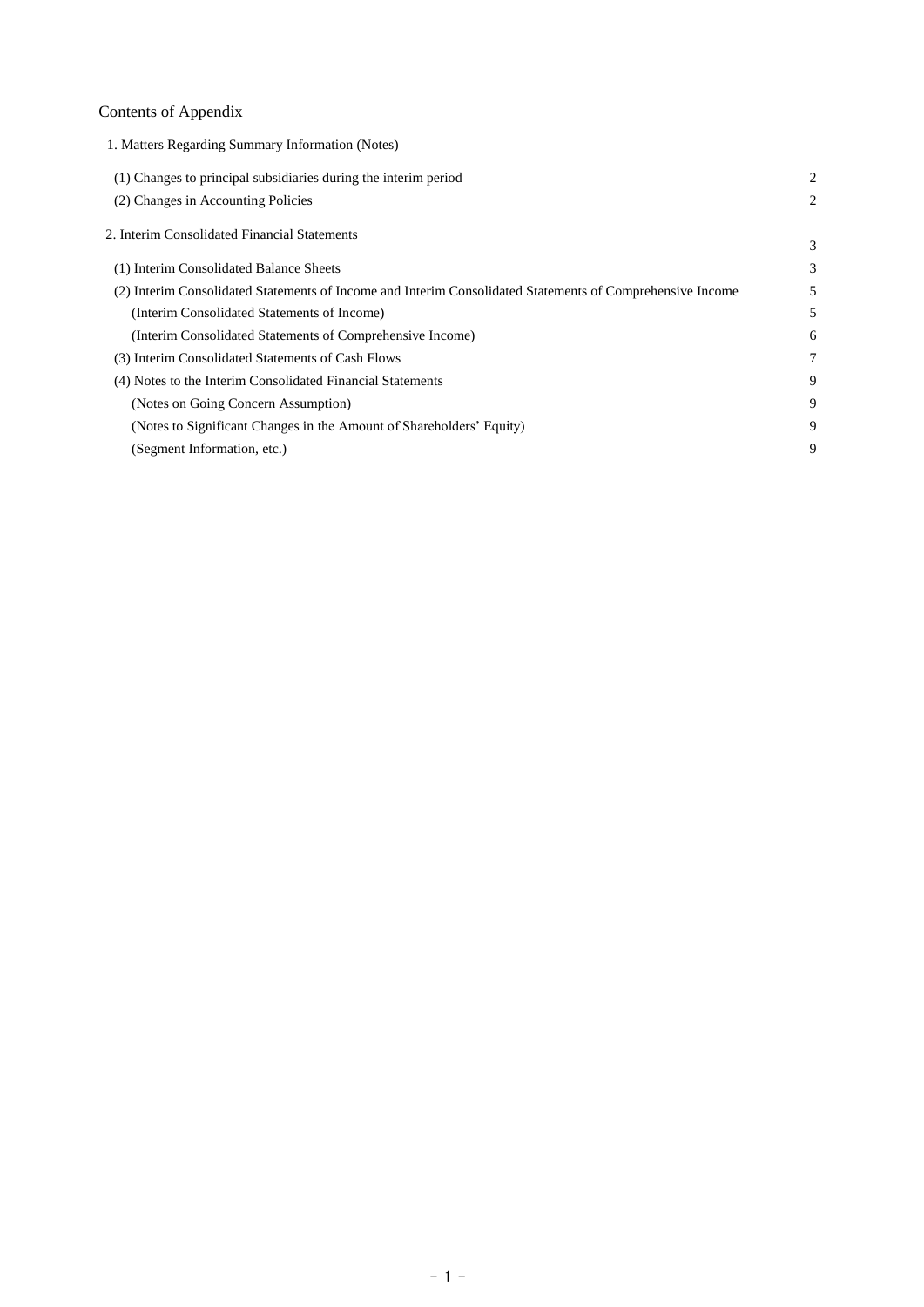#### 1. Matters Regarding Summary Information (Notes)

(1) Changes to principal subsidiaries during the interim period

 On April 1, 2016, MARUHAN JAPAN BANK PLC. merged with SATHAPANA LIMITED, and MARUHAN JAPAN BANK PLC. has been excluded from the scope of consolidation from the interim period because SATHAPANA LIMITED was the surviving company in the merger.

 The trade name of the surviving company, SATHAPANA LIMITED, was changed to SATHAPANA BANK PLC. on the same day.

#### (2)Changes in Accounting Policies

(Changes in the Method of Depreciation of Property, Plant and Equipment)

 With the reform of the Corporation Tax Act, "The Practical Solution on a Change in Depreciation Method due to Tax Reform 2016" (PITF No.32 of June 17, 2016) has been applied from the current interim period, and the depreciation method for buildings and accompanying facilities and structures obtained on April 1, 2016 or later has been changed from the declining-balance method to the straight-line method.

The resulting impact on operating income, ordinary income and interim income before income taxes is minor.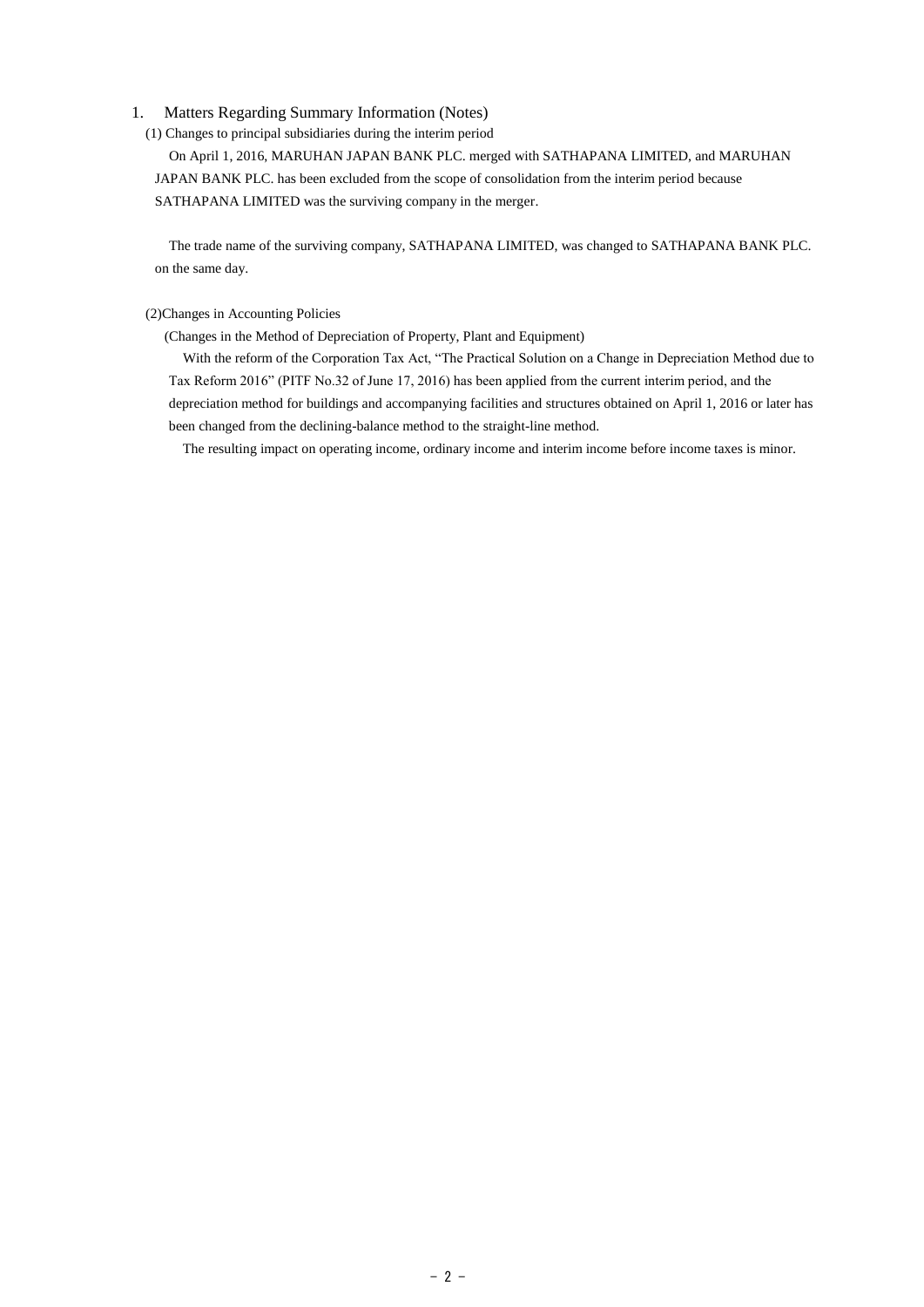### Interim Consolidated Financial Statements

(1) Interim Consolidated Balance Sheets

|                                                |                                                | (Unit: million yen)                                  |
|------------------------------------------------|------------------------------------------------|------------------------------------------------------|
|                                                | Previous Fiscal Year<br>(As of March 31, 2016) | Current Interim Period<br>(As of September 30, 2016) |
| Assets                                         |                                                |                                                      |
| <b>Current</b> assets                          |                                                |                                                      |
| Cash and deposits                              | 122,012                                        | 138,966                                              |
| Accounts receivable-trade                      | 1,009                                          | 1,171                                                |
| Loans and bills discounted in banking business | 68,752                                         | 60,777                                               |
| Merchandise                                    | 1,787                                          | 2,002                                                |
| Raw materials and supplies                     | 1,360                                          | 6,114                                                |
| Prepaid expenses                               | 4,237                                          | 4,888                                                |
| Deferred tax assets                            | 18,155                                         | 18,178                                               |
| Accounts receivable-other                      | 1,432                                          | 984                                                  |
| Other                                          | 5,218                                          | 5,142                                                |
| Allowance for doubtful accounts                | ∆369                                           | ∆462                                                 |
| Total current assets                           | 223,599                                        | 237,764                                              |
| Noncurrent assets                              |                                                |                                                      |
| Property, plant and equipment                  |                                                |                                                      |
| Buildings and structures (net)                 | 105,846                                        | 103,530                                              |
| Tools, furniture and fixtures (net)            | 16,566                                         | 16,237                                               |
| Land                                           | 56,817                                         | 56,241                                               |
| Golf courses                                   | 11,648                                         | 11,682                                               |
| Construction in progress                       | 494                                            | 2,335                                                |
| Other (net)                                    | 1,206                                          | 1,249                                                |
| Total property, plant and equipment            | 192,579                                        | 191,277                                              |
| Intangible assets                              |                                                |                                                      |
| Goodwill                                       | 1,293                                          | 917                                                  |
| Leasehold right                                | 5,271                                          | 5,259                                                |
| Software                                       | 643                                            | 1,032                                                |
| Other                                          | 358                                            | 171                                                  |
| Total intangible assets                        | 7,567                                          | 7,380                                                |
| Investments and other assets                   |                                                |                                                      |
| Investment securities                          | 7,029                                          | 7,100                                                |
| Long-term loans receivable                     | 834                                            | 830                                                  |
| Long-term prepaid expenses                     | 1,873                                          | 1,634                                                |
| Guarantee deposits                             | 14,466                                         | 13,951                                               |
| Construction assistance fund receivables       | 6,554                                          | 6,246                                                |
| Deferred tax assets                            | 10,990                                         | 10,578                                               |
| Other                                          | 1,844                                          | 2,010                                                |
| Allowance for doubtful accounts                | $\Delta$ 762                                   | $\triangle$ 723                                      |
| Total investments and other assets             | 42,831                                         | 41,630                                               |
| Total noncurrent assets                        | 242,978                                        | 240,288                                              |
| Total assets                                   | 466,578                                        | 478,052                                              |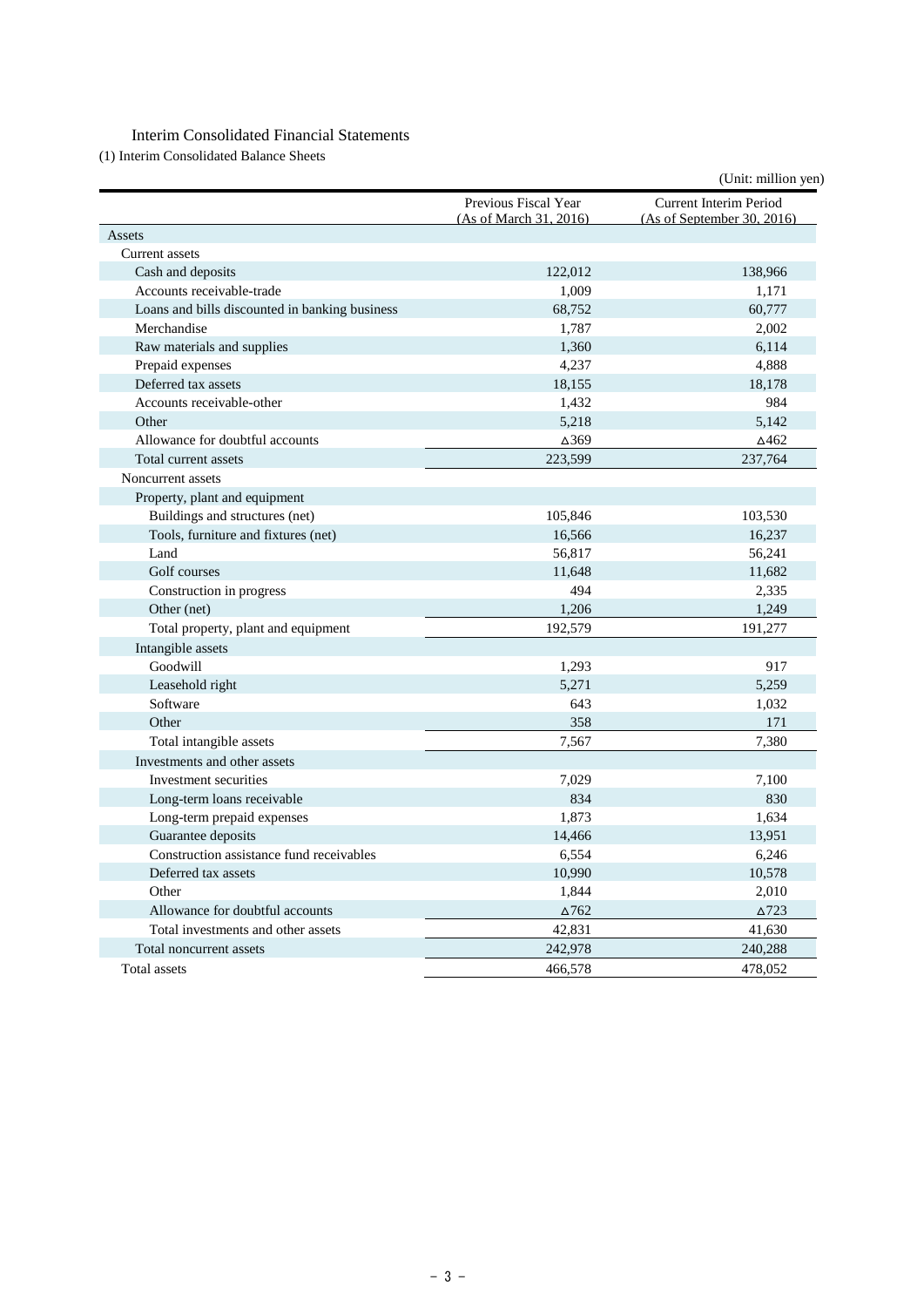(Unit: million yen)

|                                                | Previous Fiscal Year<br>(As of March 31, 2015) | Current Interim Period<br>(As of September 30, 2015) |
|------------------------------------------------|------------------------------------------------|------------------------------------------------------|
| Liabilities                                    |                                                |                                                      |
| <b>Current liabilities</b>                     |                                                |                                                      |
| Notes and accounts payable-trade               | 4,418                                          | 4,680                                                |
| Electronically recorded obligations -          |                                                |                                                      |
| Operating                                      | 12,400                                         | 13,680                                               |
| Short-term loans payable                       | 1,990                                          | 411                                                  |
| Current portion of bonds                       | 120                                            | 102                                                  |
| Current portion of long-term loans payable     | 31,966                                         | 31,132                                               |
| Lease obligations                              | 255                                            | 276                                                  |
| Accounts payable-other                         | 22,394                                         | 19,990                                               |
| Accrued expenses                               | 4,509                                          | 4,369                                                |
| Income taxes payable                           | 8,299                                          | 9,298                                                |
| Accrued consumption taxes                      | 2,505                                          | 2,216                                                |
| Deferred tax liabilities                       | $\overline{2}$                                 |                                                      |
| Deposits received                              | 7,483                                          | 7,839                                                |
| Provision for bonuses                          | 2,886                                          | 3,518                                                |
| Notes payable-facilities                       | 648                                            | 3,760                                                |
| Asset retirement obligations                   | 361                                            | 165                                                  |
| Deposits in banking business                   | 40,661                                         | 46,148                                               |
| Other                                          | 1,260                                          | 811                                                  |
| Total current liabilities                      | 142,164                                        | 148,402                                              |
| Noncurrent liabilities                         |                                                |                                                      |
| Bonds payable                                  | 1,364                                          | 1,164                                                |
| Long-term loans payable                        | 51,568                                         | 42,768                                               |
| Lease obligations                              | 5,003                                          | 4,820                                                |
| Deferred tax liabilities                       | 56                                             | 59                                                   |
| Provision for directors' retirement benefits   | 4,318                                          | 4,530                                                |
| Net defined benefit liability                  | 4,343                                          | 4,310                                                |
| Asset retirement obligations                   | 7,852                                          | 7,947                                                |
| Other                                          | 5,729                                          | 5,325                                                |
| Total noncurrent liabilities                   | 80,236                                         | 70,926                                               |
| <b>Total liabilities</b>                       | 222,400                                        | 219,329                                              |
| Net assets                                     |                                                |                                                      |
| Shareholders' equity                           |                                                |                                                      |
| Capital stock                                  | 10,000                                         | 10,000                                               |
| Capital surplus                                | 1,544                                          | 1,544                                                |
| Retained earnings                              | 228,340                                        | 246,871                                              |
| Treasury stock                                 | $\Delta$ 459                                   | $\Delta$ 466                                         |
| Total shareholders' equity                     | 239,425                                        | 257,949                                              |
| Accumulated other comprehensive income         |                                                |                                                      |
| Valuation difference on available-for-sale     | 306                                            | $\Delta 8$                                           |
| securities                                     |                                                |                                                      |
| Deferred gains or losses on hedges             | $\Delta84$                                     | $\Delta$ 58                                          |
| Foreign currency translation adjustment        | 5,343                                          | 1,568                                                |
| Remeasurements of defined benefit plans        | $\Delta 881$                                   | $\Delta$ 743                                         |
| Total<br>accumulated<br>other<br>comprehensive | 4,683                                          | 758                                                  |
| income                                         |                                                |                                                      |
| Non-controlling interests                      | 68                                             | 16                                                   |
| Total net assets                               | 244,177                                        | 258,723                                              |
| Total liabilities and net assets               | 466,578                                        | 478,052                                              |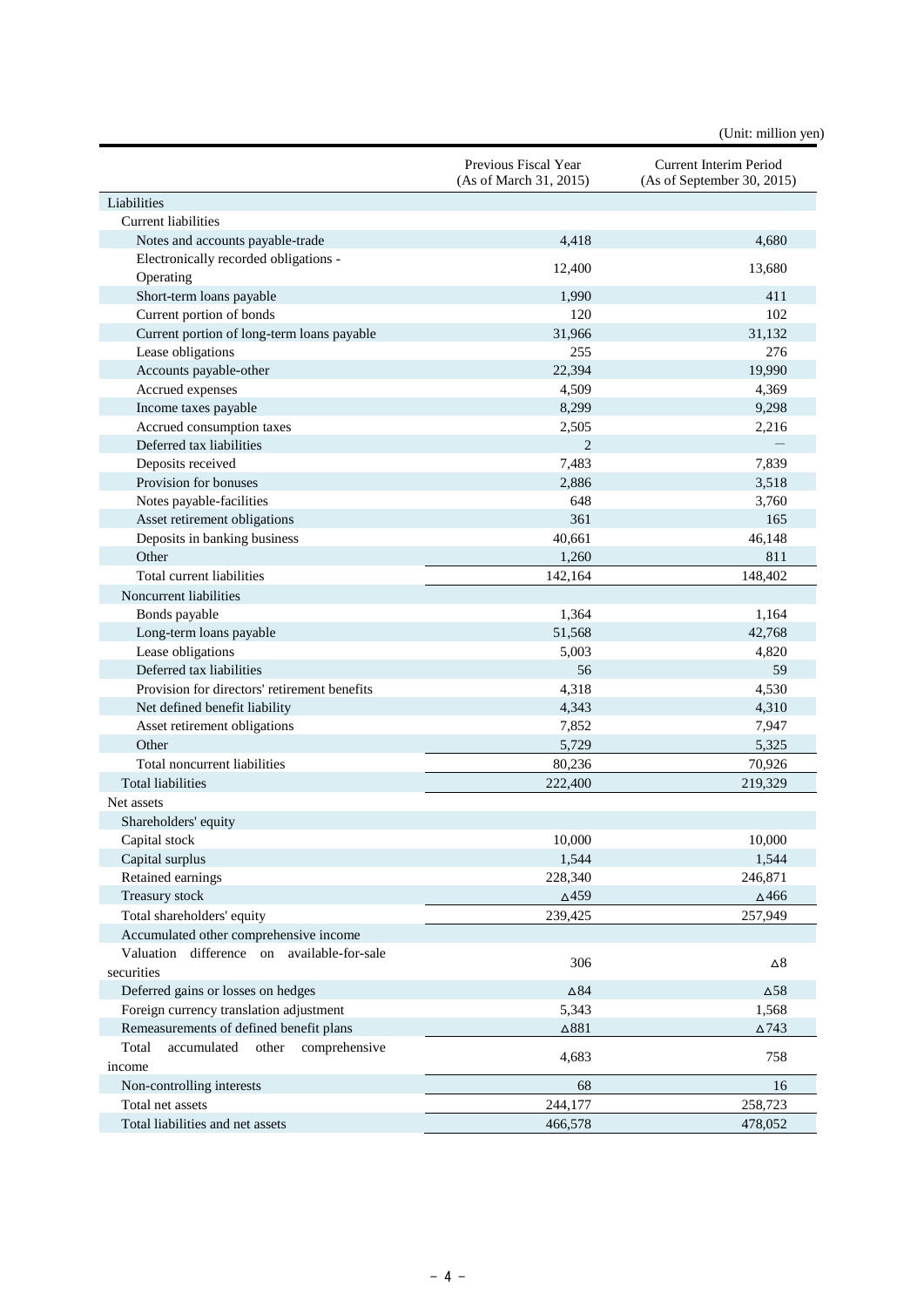(2) Interim Consolidated Statements of Income and Interim Consolidated Statements of Comprehensive Income (Interim Consolidated Statements of Income)

|                                                                 |                                                                           | (Unit: million yen)                                                             |
|-----------------------------------------------------------------|---------------------------------------------------------------------------|---------------------------------------------------------------------------------|
|                                                                 | Previous Interim Period<br>(From April 1, 2015)<br>to September 30, 2015) | <b>Current Interim Period</b><br>(From April 1, 2016)<br>to September 30, 2016) |
| Net sales                                                       | 973,981                                                                   | 865,951                                                                         |
| Cost of sales                                                   | 940,079                                                                   | 824,201                                                                         |
| Gross profit                                                    | 33,901                                                                    | 41,750                                                                          |
| Selling, general and administrative expenses                    | 12,618                                                                    | 12,228                                                                          |
| Operating income                                                | 21,283                                                                    | 29,522                                                                          |
| Non-operating income                                            |                                                                           |                                                                                 |
| Interest and dividends income                                   | 72                                                                        | 80                                                                              |
| Equity in earnings of affiliates                                | 524                                                                       | 482                                                                             |
| Rent income                                                     | 669                                                                       | 714                                                                             |
| Income from IC card receipts                                    | 170                                                                       | 179                                                                             |
| Other                                                           | 307                                                                       | 530                                                                             |
| Total non-operating income                                      | 1,744                                                                     | 1,987                                                                           |
| Non-operating expenses                                          |                                                                           |                                                                                 |
| Interest expenses                                               | 757                                                                       | 635                                                                             |
| Foreign exchange losses                                         | 10                                                                        | 1,022                                                                           |
| Rent expenses                                                   | 70                                                                        | 121                                                                             |
| Commission fee                                                  | 158                                                                       | 150                                                                             |
| Other                                                           | 28                                                                        | 25                                                                              |
| Total non-operating expenses                                    | 1,024                                                                     | 1,955                                                                           |
| Ordinary income                                                 | 22,003                                                                    | 29,553                                                                          |
| Extraordinary income                                            |                                                                           |                                                                                 |
| Gain on sales of noncurrent assets                              | 11                                                                        | 5                                                                               |
| Other                                                           | $\boldsymbol{0}$                                                          | $\overline{0}$                                                                  |
| Total extraordinary income                                      | 11                                                                        | 6                                                                               |
| <b>Extraordinary</b> loss                                       |                                                                           |                                                                                 |
| Loss on sales of noncurrent assets                              | $\boldsymbol{0}$                                                          | 1                                                                               |
| Loss on abandonment of noncurrent assets                        | 294                                                                       | 216                                                                             |
| <b>Impairment</b> loss                                          | 133                                                                       | 57                                                                              |
| Other                                                           | $\overline{2}$                                                            | 1                                                                               |
| Total extraordinary loss                                        | 429                                                                       | 277                                                                             |
| Interim income before income taxes                              | 21,585                                                                    | 29,282                                                                          |
| Income taxes-current                                            | 10,703                                                                    | 8,617                                                                           |
| Income taxes-deferred                                           | $\Delta 3.915$                                                            | 298                                                                             |
| Total income taxes                                              | 6,788                                                                     | 8,915                                                                           |
| Interim net income                                              | 14,797                                                                    | 20,367                                                                          |
| Interim net income attributable to non-controlling<br>interests | 593                                                                       |                                                                                 |
| Interim net income attributable to owners of<br>parent          | 14,203                                                                    | 20,367                                                                          |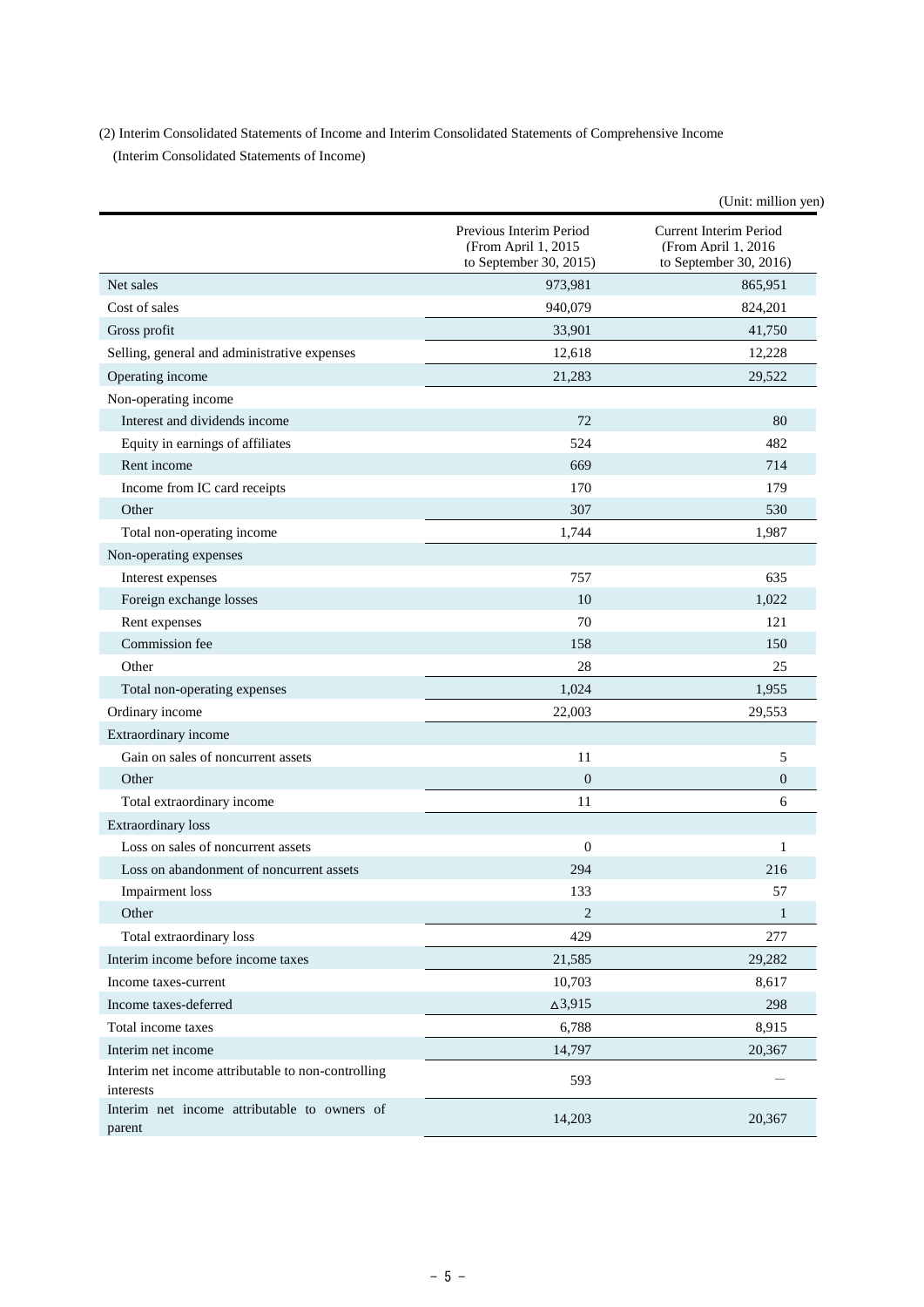(Interim Consolidated Statements of Comprehensive Income)

|                                                                                        |                                                                           | (Unit: million yen)                                                             |
|----------------------------------------------------------------------------------------|---------------------------------------------------------------------------|---------------------------------------------------------------------------------|
|                                                                                        | Previous Interim Period<br>(From April 1, 2015)<br>to September 30, 2015) | <b>Current Interim Period</b><br>(From April 1, 2016)<br>to September 30, 2016) |
| Interim net income                                                                     | 14,797                                                                    | 20,367                                                                          |
| Other comprehensive income                                                             |                                                                           |                                                                                 |
| Valuation difference on available-for-sale<br>securities                               | $\triangle$ 863                                                           | $\triangle$ 296                                                                 |
| Deferred gains or losses on hedges                                                     | 24                                                                        | 26                                                                              |
| Foreign currency translation adjustment                                                | 514                                                                       | $\Delta$ 4,084                                                                  |
| Remeasurements of defined benefit plans, net<br>of tax                                 | 35                                                                        | 139                                                                             |
| Share of other comprehensive income of<br>associates accounted for using equity method | $\Delta$ 15                                                               | $\Delta 20$                                                                     |
| Total other comprehensive income                                                       | $\Delta$ 304                                                              | $\Delta$ 4,234                                                                  |
| Interim comprehensive income                                                           | 14,492                                                                    | 16,132                                                                          |
| Comprehensive income attributable to                                                   |                                                                           |                                                                                 |
| Interim comprehensive net income attributable<br>to owners of the parent               | 13,832                                                                    | 16,184                                                                          |
| Interim comprehensive net income attributable<br>to minority interests                 | 660                                                                       | $\triangle$ <sup>52</sup>                                                       |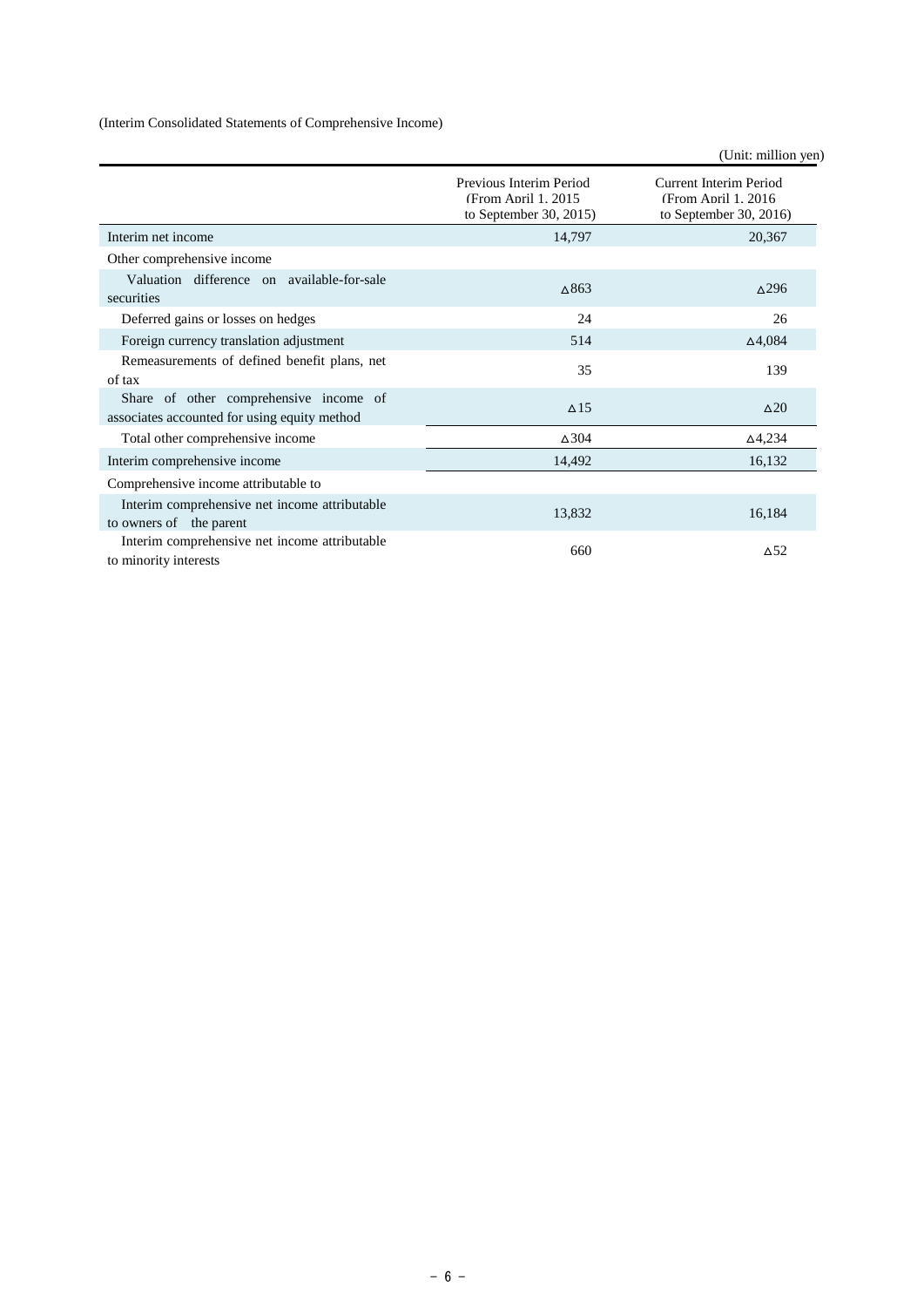#### (3) Interim Consolidated Statements of Cash Flows

(Unit: million yen)

|                                                                                              | Previous Interim Period<br>(From April 1, 2015)<br>to September 30, 2015) | Current Interim Period<br>(From April 1. 2016<br>to September 30, 2016) |
|----------------------------------------------------------------------------------------------|---------------------------------------------------------------------------|-------------------------------------------------------------------------|
| Net cash provided by (used in) operating activities                                          |                                                                           |                                                                         |
| Interim income before income taxes                                                           | 21,585                                                                    | 29,282                                                                  |
| Depreciation                                                                                 | 7,944                                                                     | 7,582                                                                   |
| Impairment loss                                                                              | 133                                                                       | 57                                                                      |
| Increase (decrease) in provision for bonuses                                                 | $\triangle$ 180                                                           | 665                                                                     |
| Increase (decrease) in provision for directors'<br>retirement benefits                       | 523                                                                       | 212                                                                     |
| Increase (decrease) in allowance for doubtful<br>accounts                                    | Δ6                                                                        | 142                                                                     |
| Increase (decrease) in net defined benefit liability                                         | 131                                                                       | 265                                                                     |
| Interest and dividends income                                                                | $\Delta$ 72                                                               | $\Delta$ 80                                                             |
| Interest expenses                                                                            | 757                                                                       | 635                                                                     |
| Equity in (earnings) losses of affiliates                                                    | $\Delta$ 524                                                              | $\triangle$ 482                                                         |
| Foreign exchange losses (gains)                                                              | 10                                                                        | 1,022                                                                   |
| Loss (gain) on sales of noncurrent assets                                                    | $\Delta$ 10                                                               | $\Delta$ 4                                                              |
| Loss on abandonment of noncurrent assets                                                     | 294                                                                       | 216                                                                     |
| Net decrease (increase) in loans and bills<br>discounted in banking business                 | $\triangle$ 14,264                                                        | $\Delta 2,059$                                                          |
| Net increase (decrease) in allowance for deposits in<br>banking business                     | 7,057                                                                     | 11,830                                                                  |
| Decrease (increase) in inventories                                                           | 4,274                                                                     | $\Delta$ 4,969                                                          |
| Increase (decrease) in notes and<br>accounts<br>payable-trade                                | $\Delta$ 2,915                                                            | 1,799                                                                   |
| Increase (decrease) in accounts payable-other                                                | $\Delta$ 1,757                                                            | $\Delta1,522$                                                           |
| Other                                                                                        | $\Delta$ 2,827                                                            | $\Delta$ 261                                                            |
| Subtotal                                                                                     | 20,151                                                                    | 44,331                                                                  |
| Interest and dividends income received                                                       | 111                                                                       | 118                                                                     |
| Interest expenses paid                                                                       | $\Delta$ 759                                                              | $\Delta$ 636                                                            |
| Income taxes paid                                                                            | $\Delta$ 11,438                                                           | $\Delta$ 7,864                                                          |
| Net cash provided by (used in) operating activities                                          | 8,065                                                                     | 35,949                                                                  |
| Net cash provided by (used in) investing activities                                          |                                                                           |                                                                         |
| Payments into time deposits                                                                  | $\Delta 958$                                                              | $\Delta$ 312                                                            |
| Proceeds from withdrawal of time deposits                                                    | 1,203                                                                     | 960                                                                     |
| Payments of loans receivable and construction<br>assistance fund receivables                 | $\Delta$ 214                                                              | $\Delta1,091$                                                           |
| Proceeds from collection of loans receivable and<br>construction assistance fund receivables | 379                                                                       | 325                                                                     |
| Purchase of property, plant and equipment                                                    | $\Delta 7,226$                                                            | $\Delta$ 5,496                                                          |
| Proceeds from sales of property, plant and<br>equipment                                      | 507                                                                       | 1,498                                                                   |
| Purchase of intangible assets                                                                | $\Delta$ 235                                                              | $\Delta$ 486                                                            |
| Purchase of investment securities                                                            | $\Delta$ 32                                                               |                                                                         |
| Payments for guarantee deposits                                                              | $\Delta 336$                                                              | $\Delta$ 165                                                            |
| Proceeds from collection of guarantee deposits                                               | 355                                                                       | 663                                                                     |
| Other                                                                                        | $\Delta 448$                                                              | $\Delta$ 537                                                            |
| Net cash provided by (used in) investing activities                                          | $\Delta 7{,}005$                                                          | $\Delta 4,641$                                                          |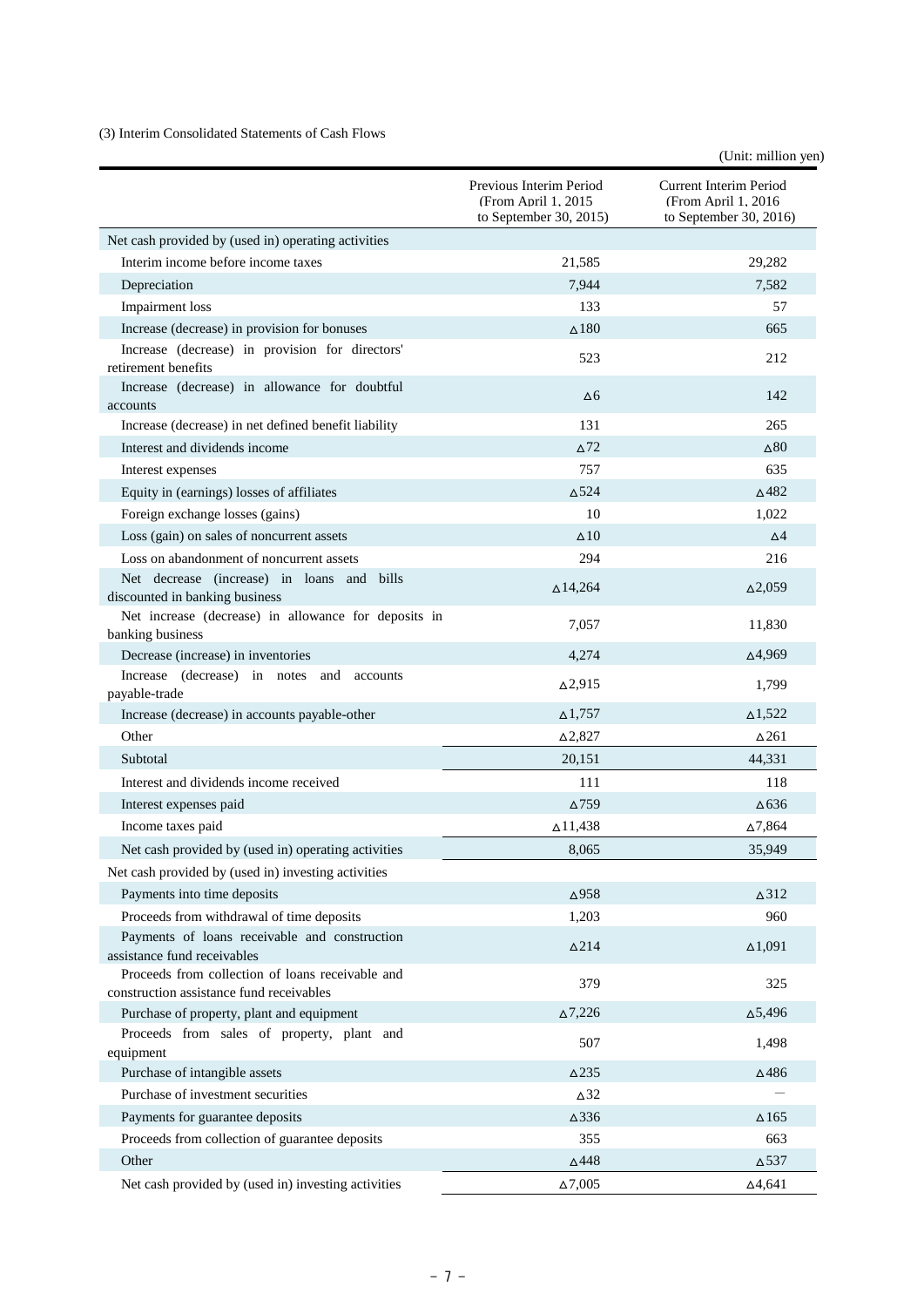|                                                                                              |                                                                          | (Unit: million yen)                                                            |
|----------------------------------------------------------------------------------------------|--------------------------------------------------------------------------|--------------------------------------------------------------------------------|
|                                                                                              | Previous Interim Period<br>(From April 1, 2015<br>to September 30, 2015) | <b>Current Interim Period</b><br>(From April 1, 2016<br>to September 30, 2016) |
| Net cash provided by (used in) financing<br>activities                                       |                                                                          |                                                                                |
| Proceeds from short-term loans payable                                                       | 2.000                                                                    | 229                                                                            |
| Proceeds from long-term loans payable                                                        | 14,108                                                                   | 8,386                                                                          |
| Repayment of long-term loans payable                                                         | $\Delta$ 19,370                                                          | $\Delta$ 16,989                                                                |
| Repayments of lease obligations                                                              | $\triangle$ 113                                                          | $\triangle$ 129                                                                |
| Purchase of treasury stock                                                                   | $\Delta$ <sup>9</sup>                                                    | $\Delta 6$                                                                     |
| Cash dividends paid                                                                          | $\Delta$ 6,123                                                           | $\Delta$ 1,836                                                                 |
| Purchase of investments in subsidiaries not<br>resulting in change in scope of consolidation | $\triangle$ 647                                                          |                                                                                |
| Other                                                                                        | $\triangle$ 15                                                           |                                                                                |
| Net cash provided by (used in) financing<br>activities                                       | $\Delta$ 10,171                                                          | $\Delta$ 10,346                                                                |
| Effect of exchange rate change on cash and cash<br>equivalents                               | 466                                                                      | $\Delta$ 3,106                                                                 |
| Net increase (decrease) in cash and cash<br>equivalents                                      | $\Delta 8,645$                                                           | 17,855                                                                         |
| Cash and cash equivalents at beginning of year                                               | 133,753                                                                  | 120,219                                                                        |
| Increase in cash and cash equivalents from newly<br>consolidated subsidiary                  | 857                                                                      |                                                                                |
| Cash and cash equivalents at end of interim<br>period                                        | 125,965                                                                  | 138,075                                                                        |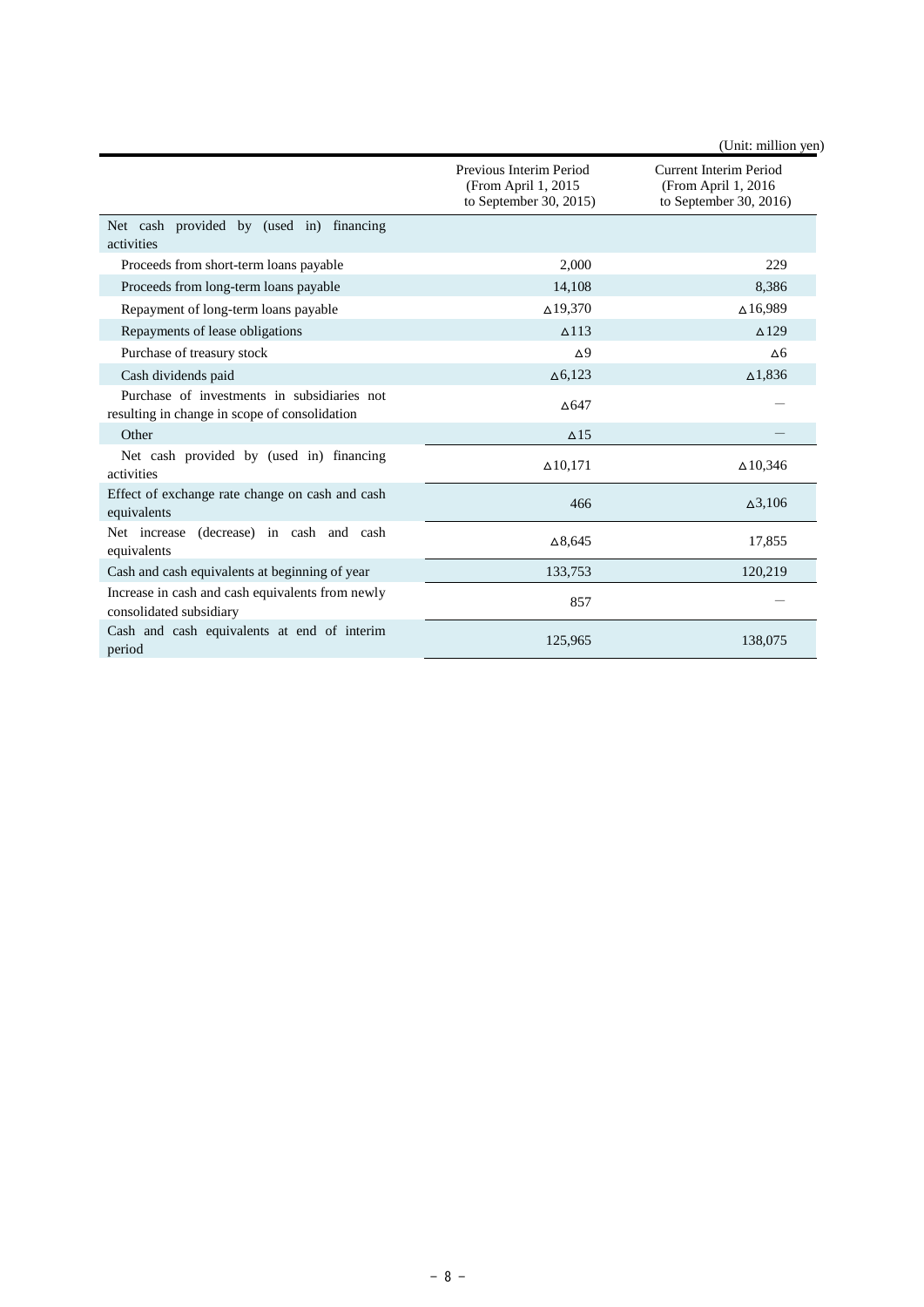(4) Notes to the Interim Consolidated Financial Statements

(Notes on Going Concern Assumption) Not Applicable.

(Notes to Significant Changes in the Amount of Shareholders' Equity) Not Applicable.

(Segment Information, etc.)

Ⅰ.Previous Interim Period (From April 1, 2015 to September 30, 2015) Information regarding the amounts of sales and income or losses by reportable segment.

|                                                                                           |                             |                              |               |                   |                  | (Unit: million yen)                  |                                                     |
|-------------------------------------------------------------------------------------------|-----------------------------|------------------------------|---------------|-------------------|------------------|--------------------------------------|-----------------------------------------------------|
|                                                                                           | Reportable Segment          |                              |               |                   |                  | <b>Amount Recorded</b><br>in Interim |                                                     |
|                                                                                           | Pachinko<br><b>Business</b> | Financial<br><b>Business</b> | Total         | Other<br>(Note 1) | Total            | Adjustment<br>(Note 2)               | Consolidated<br>Statements of<br>Income<br>(Note 3) |
| Net sales<br>Net sales to<br>external<br>customers<br>Inter-segment<br>sales or transfers | 958,069<br>37               | 5,240                        | 963.309<br>37 | 10,671<br>6,115   | 973,981<br>6,152 | –<br>$\Delta$ 6,152                  | 973,981                                             |
| Total                                                                                     | 958,106                     | 5,240                        | 963,347       | 16,786            | 980,134          | $\Delta$ 6,152                       | 973,981                                             |
| Segment income                                                                            | 18,579                      | 1,003                        | 19,582        | 1,127             | 20,710           | 572                                  | 21,283                                              |

(Notes) 1. The "Other" segment refers to business segments not included in reportable segments, and includes the golf business, the food service business and the cleaning business.

2. The 572 million yen adjustment to segment income is due to factors such as the elimination of transactions between segments.

3. Segment income is adjusted to the operating income in the Interim Consolidated Statement of Income.

#### Ⅱ.Current Interim Period (From April 1, 2016 to September 30, 2016)

1.Information regarding the amounts of sales and income or losses by reportable segment.

|                                                                                           |                             |                              |               |                   |                  |                        | (Unit: million yen)                                               |
|-------------------------------------------------------------------------------------------|-----------------------------|------------------------------|---------------|-------------------|------------------|------------------------|-------------------------------------------------------------------|
|                                                                                           |                             | Reportable Segment           |               |                   |                  |                        | <b>Amount Recorded</b>                                            |
|                                                                                           | Pachinko<br><b>Business</b> | Financial<br><b>Business</b> | Total         | Other<br>(Note 1) | Total            | Adjustment<br>(Note 2) | in Interim<br>Consolidated<br>Statements of<br>Income<br>(Note 3) |
| Net sales<br>Net sales to<br>external<br>customers<br>Inter-segment<br>sales or transfers | 848,928<br>35               | 5,469<br>—                   | 854,398<br>35 | 11,553<br>6,767   | 865,951<br>6,803 | $\Delta$ 6,803         | 865,951                                                           |
| Total                                                                                     | 848,964                     | 5,469                        | 854,433       | 18,321            | 872,755          | $\Delta$ 6,803         | 865,951                                                           |
| Segment income                                                                            | 25,984                      | 693                          | 26,677        | 2,194             | 28,872           | 650                    | 29,522                                                            |

(Notes) 1. The "Other" segment refers to business segments not included in reportable segments, and includes the golf business, the food service business and the cleaning business.

2. The 650 million yen adjustment to segment income is due to factors such as the elimination of transactions between segments.

3. Segment income is adjusted to the operating income in the Interim Consolidated Statement of Income.